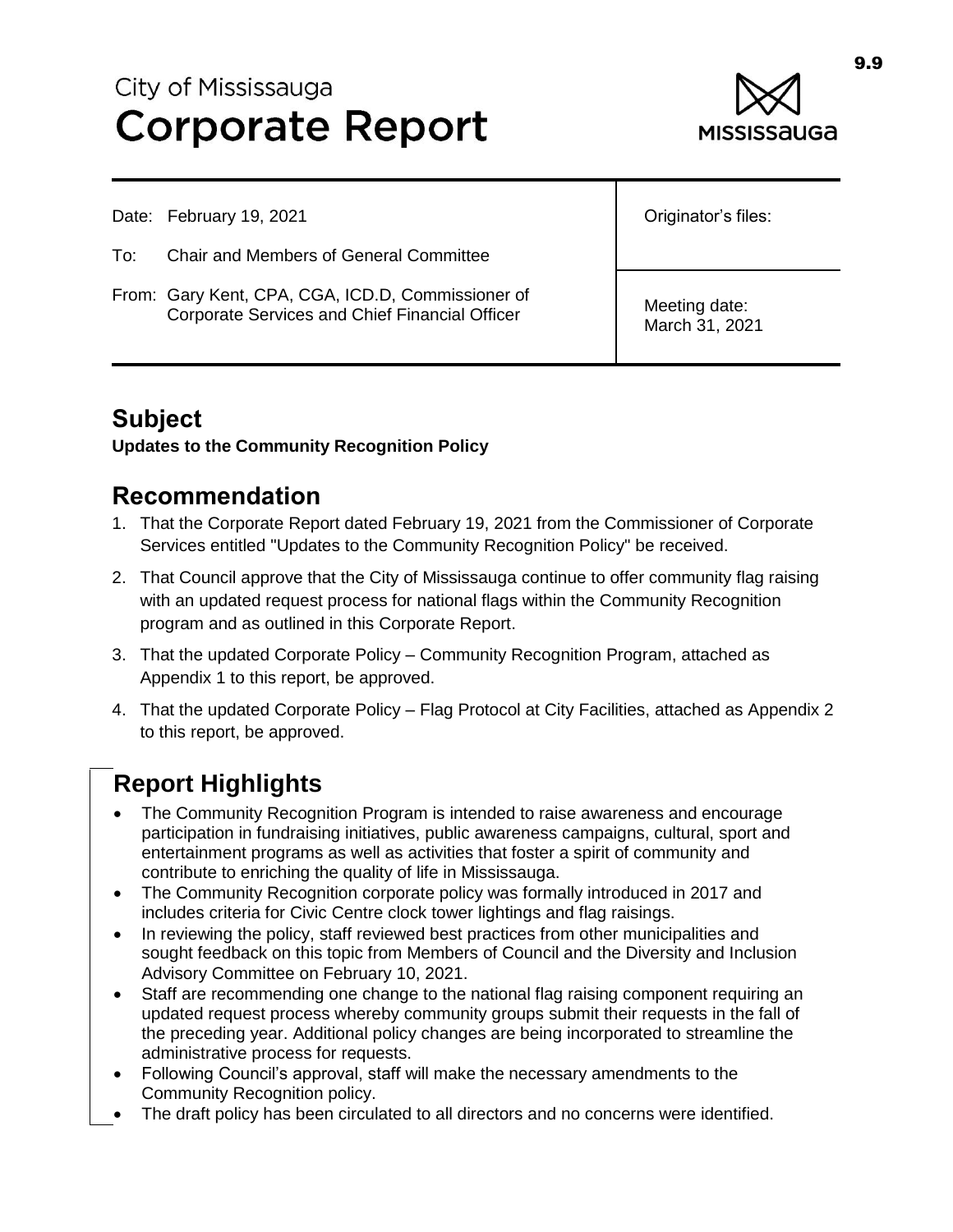# **Background**

The Community Recognition Program is intended to raise awareness and encourage participation in fundraising initiatives, public awareness campaigns, cultural, sport and entertainment programs as well as activities that foster a spirit of community and contribute to enriching the quality of life in Mississauga.

In May 2015, the City of Mississauga began informally executing recognition activities based on requests received from various community groups.

The program began with only 16 requests for either proclamations or clock tower lightings over the course of six months. As the number of requests began to increase in early 2016, staff was directed to create a draft Community Recognition program and share it with the City's Diversity and Inclusion Advisory Committee (DIAC) for input.

Following Council approval on May 25, 2016, the City launched the one-year Community Recognition Pilot Program involving: Civic Centre clock tower lightings and/or flag raisings on a community flag pole on Mississauga Celebrations Square.

| Year | <b>Tower Lighting</b> | <b>Flag Raising</b> |
|------|-----------------------|---------------------|
| 2015 |                       |                     |
| 2016 | 28                    | 12                  |
| 2017 | 19                    | 10                  |
| 2018 | 35                    | 14                  |
| 2019 | 104                   | 17                  |
| 2020 | 65                    | 9                   |
| 2021 | 10 (to date)          | 1 (to date)         |



### Since 2015, the City has held 63 community flag raisings and 268 clock tower lightings.

### **Present Status**

Today, the program has proven to be very attractive to Mississauga's not-for-profit groups who can highlight their important causes and the work being done within their organizations.

Since 2015, the program has grown 443 per cent in just five years. This is best shown in the charts as above from 2015 to 2020.

Although the program was paused from March 17 to July 31, 2020 due to the COVID-19 pandemic, it has continued to grow since its resumption on August 1, 2020.

In reviewing the policy, staff reviewed best practices from other municipalities and sought feedback on this topic from members of Council and the Diversity and Inclusion Advisory Committee on February 10, 2021.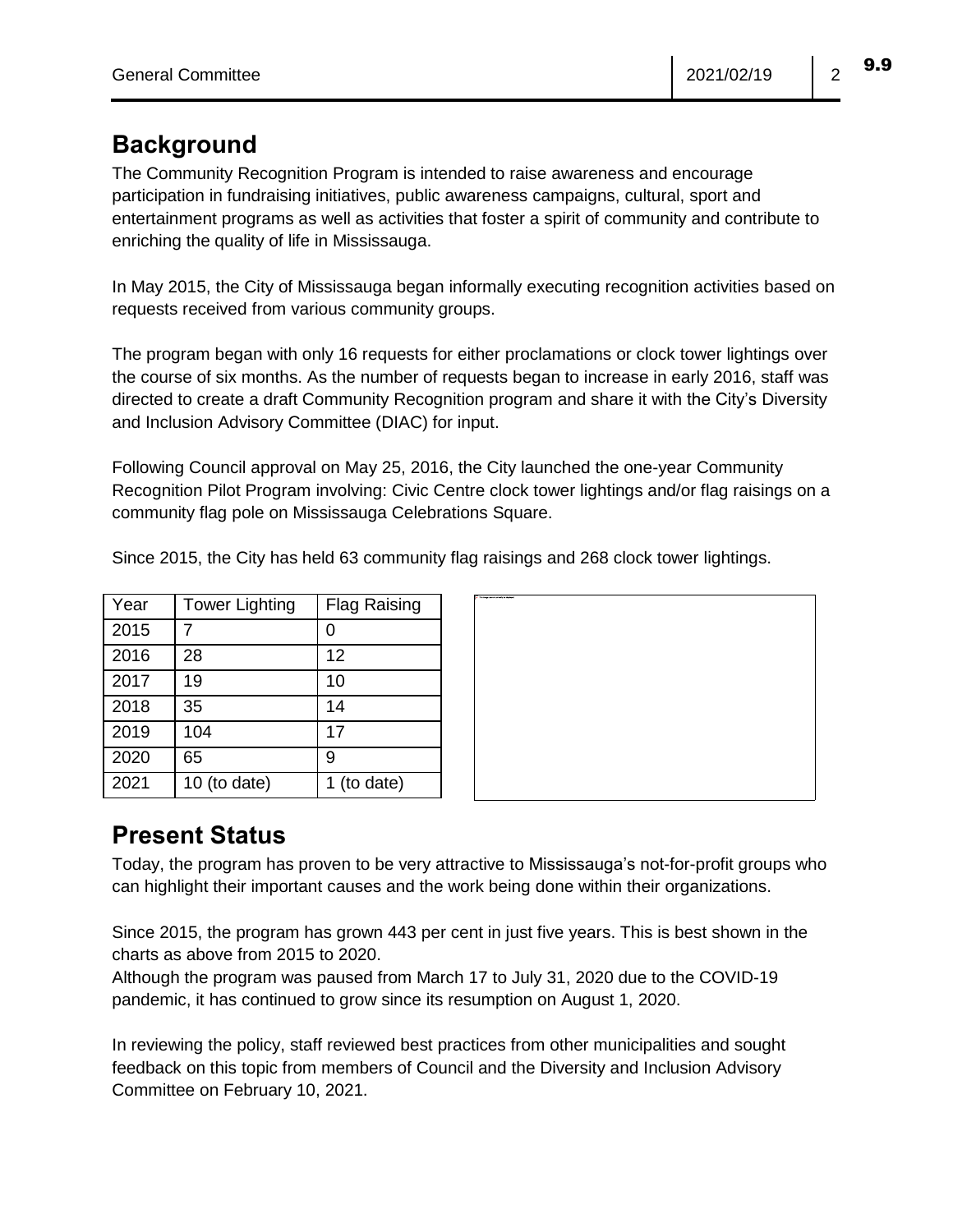#### **Benchmarking**

In terms, staff conducted a survey of the top 10 municipalities in Canada with the largest and fastest-growing populations between 2011 and 2016 (based on the [2016 Census\)](https://www12.statcan.gc.ca/census-recensement/2016/as-sa/98-200-x/2016001/98-200-x2016001-eng.cfm) to determine their community recognition practices.

In short, all have different types of recognition activities in place. Activities range in nature, including flag raisings, illuminations, proclamations and more. Municipalities that offer recognition activities most similar to Mississauga, include Brampton, Calgary, Hamilton, Ottawa, Toronto and Vancouver. Of note, after conducting a review of best practices, the City of Edmonton discontinued their flag raising program in 2020.

A full benchmarking report is attached in Appendix 3. The report includes data from the municipalities of Brampton, Calgary, Edmonton, Hamilton, Montreal, Ottawa, Toronto, Vancouver and Winnipeg.

### **Comments**

Staff are proposing some changes to the Community Recognition Program and Policy.

Updates to the Community Recognition Policy (Appendix 1) include the addition of:

- **Council requests,** intended to streamline the process to request recognition activities
- **City Reserved period**, including a list of days reserved for internal, City programming
- **State of Mourning**, including dates that the clock tower will be dimmed to align with the half-masting of flags at the Civic Centre and/or all City facilities
- **Observing Tragic Events**, in recognition of a sudden and significant local, national or international tragic event that impacts the community
- **Decision-Making Process updates**, where staff will make a recommendation, in writing, to the Mayor or Acting Mayor on requests that may be considered contentious
- **Housekeeping updates** based on current practice

#### **Contentious Requests**

From time to time, the City receives community requests that prove to be contentious in nature. In these cases, the community recognition activity of choice is most often flag raisings and more specifically, the raising of national flags.

All Community Recognition requests are evaluated against policy criteria, however external factors such as geopolitical and social issues may have an impact on the evaluation of the request. At times, it has been difficult for staff to objectively evaluate a cause against policy criteria while balancing the potential for a negative community response based on current or past political or social issues associated with the national flag in question.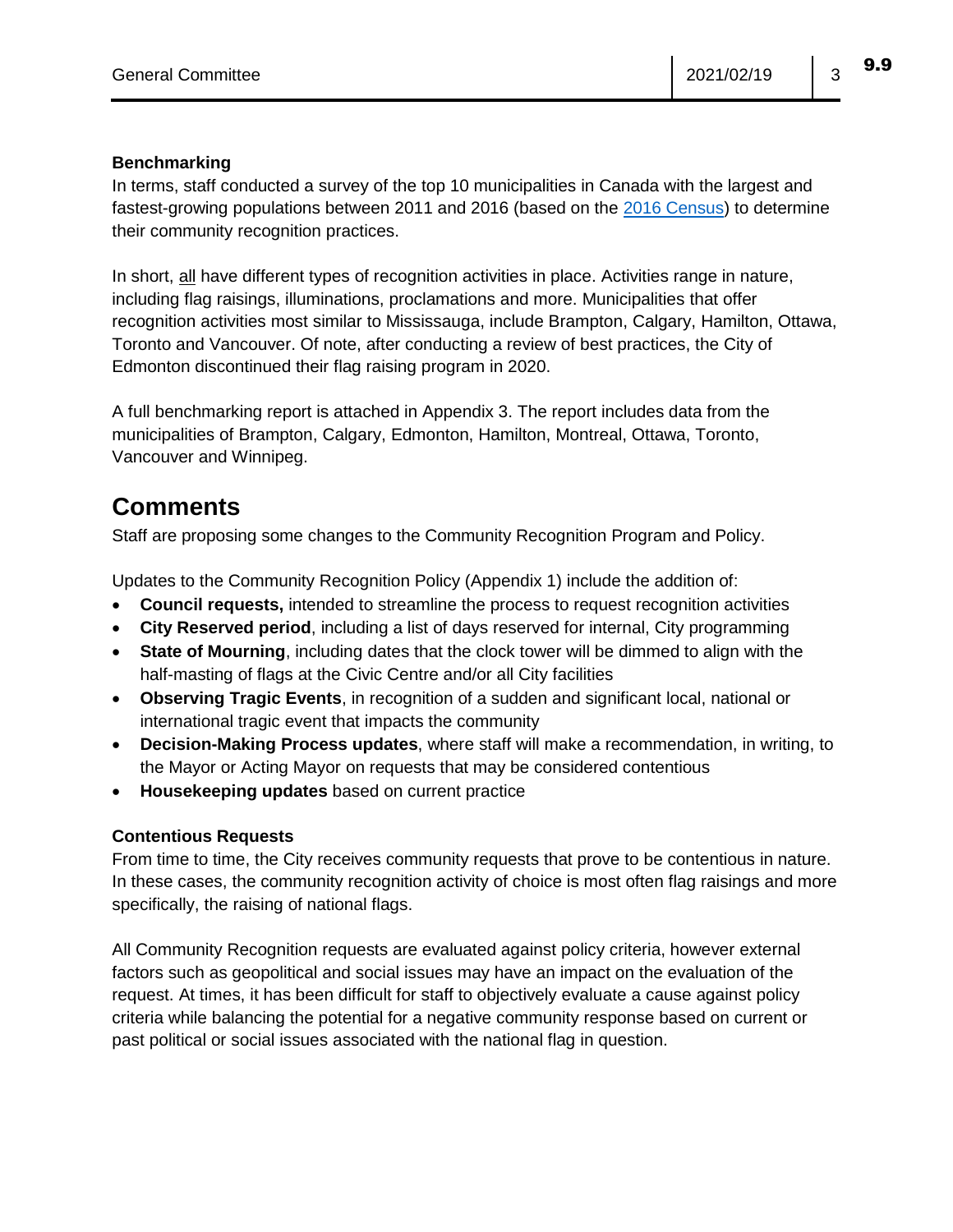While the policy states that: "*…[t]he community recognition request… [must] not have the potential to incite violence and hatred…"* the community response cannot always be anticipated. These requests are often deferred to Council for direction and leave the City in an undesirable position with certain community groups who may not agree with Council's decision.

Since 2015, the City has received several requests that have proven to be contentious.

Based on the challenges of contentious flag raisings, staff has prepared the following recommendation for Council's consideration:

### **RECOMMENDATION: Continue to offer community flag raisings with an updated request process for national flags**

With this approach, community groups would be asked to submit their national flag raising requests for the upcoming calendar year in the fall of the preceding year. Staff would compile these requests into a corporate report to be shared annually with Council for approval.

Any requests for national flag raisings received after the report has been approved must receive separate Council approval, either through a deputation or in writing to Council via the Clerk's Office.

This change would ensure that staff, Council and community groups have clarity on which national flags will be raised in the coming year and will allow any contentious requests to be addressed in advance.

If approved, this process would begin for 2022 national flag raisings. 2021 national flag requests will continue to be evaluated on a case-by-case basis; groups would be notified of the new process for 2022.

Pending the direction of Council on the recommendation outlined above, staff will update the Community Recognition policy accordingly.

#### **Flag Protocol at City Facilities Updates**

The Flag Protocol at City Facilities Policy (Appendix 2) has been updated to reflect minor process changes and align with the updated Community Recognition Program Policy.

In addition to the updates outlined in the Flag Protocol at City Facilities policy, staff noted that in November 2020, Council approved adding the Mississauga of the Credit First Nation flag to the flags on display in Council Chamber. Staff will update the Flag Protocol at City Facilities policy accordingly once the First Nation flag has been officially installed in the Chamber.